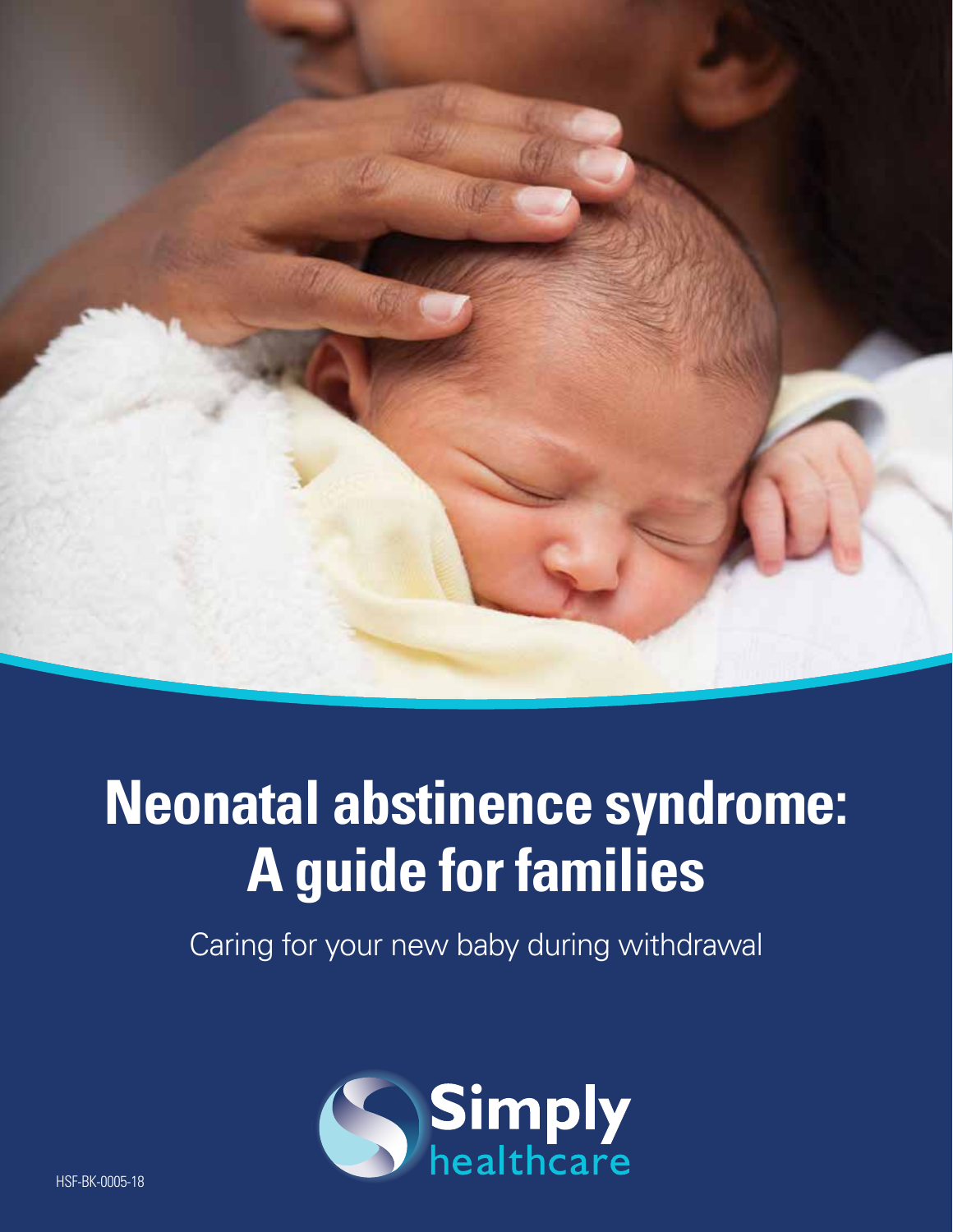# **Congratulations on the birth of your new baby!**

### This is a happy time for you, but all parents face challenges in their baby's first year.

Some babies need extra loving, including those born with neonatal abstinence syndrome (NAS), which is similar to medicine or drug withdrawal in adults. It happens when the baby is born and is suddenly cut off from the medicines or drugs in the mother's body. Within 1 to 5 days, the baby may start to show signs that something is wrong.

When will my baby show signs of NAS?.......... What will happen if my baby is in withdrawal?... What are the signs of NAS? ............................................ 2

How can I help my baby? ................................................ 3 Does my baby need medicine? ....................................... 3 What happens if my baby needs medicine?...... How long will my baby need treatment?.......... When can my baby leave the hospital? ...........

It's hard to know which babies will have NAS. Some babies will have it even though their mothers only took small doses of medicines for a brief time during pregnancy. Others may show signs because their mothers took large amounts of drugs for a long time while pregnant. Even babies whose mothers took their medicine exactly as prescribed by their health care provider may have NAS. No matter the reason, this guide will help you learn about NAS and how to help your baby be healthy.



### **Contents**

#### **What is neonatal abstinence syndrome (NAS)?**

#### **Treatment for babies with NAS — love, hugs and care**

#### **What to expect when your baby leaves the hospital**

Asking questions helps you help your baby....... When baby comes home, the journey continues.

#### **Ways to support and care for your baby**

Tips for caring for babies going through withdray

- **Key contacts............................................................** 7
- 



**Notes .......................................................................** 8

|  |  |  |  |  |  |  | . 2 |  |
|--|--|--|--|--|--|--|-----|--|
|  |  |  |  |  |  |  | . 2 |  |
|  |  |  |  |  |  |  | . 2 |  |

|  |  |  |  |  |  |  | . 3            |  |
|--|--|--|--|--|--|--|----------------|--|
|  |  |  |  |  |  |  | . 3            |  |
|  |  |  |  |  |  |  | . 4            |  |
|  |  |  |  |  |  |  | . 4            |  |
|  |  |  |  |  |  |  | . <u>. .</u> 4 |  |

|  |  |  |  |  |  | <u> 5</u>     |  |
|--|--|--|--|--|--|---------------|--|
|  |  |  |  |  |  | 3. <u>. 5</u> |  |

| wal 6 |  |  |  |  |  |
|-------|--|--|--|--|--|
|       |  |  |  |  |  |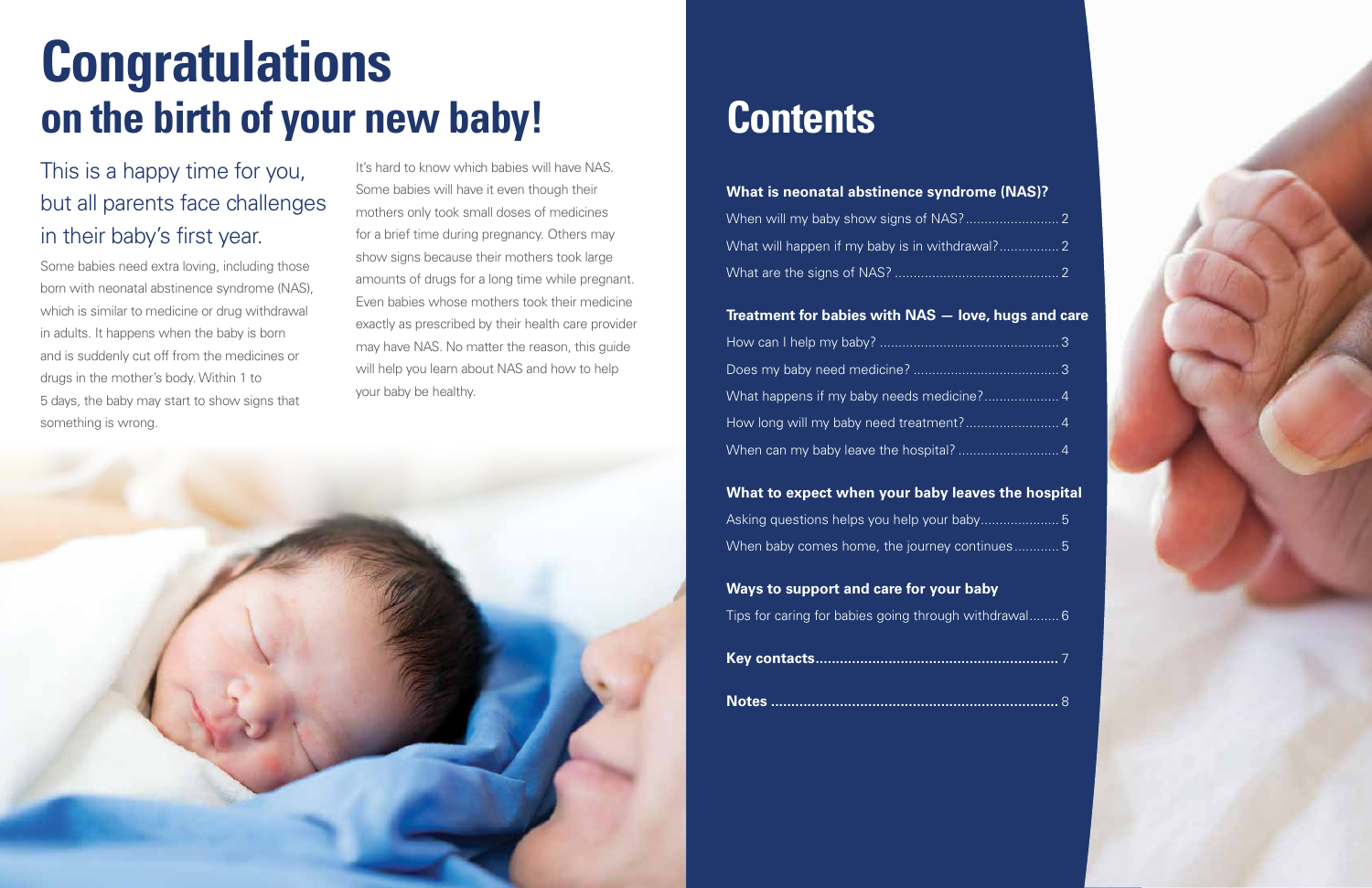# **What is neonatal abstinence syndrome (NAS)?**

## **Treatment for babies with NAS love, hugs and care**

#### **When will my baby show signs of NAS?**

Most babies show signs of withdrawal, or NAS, between 1 and 5 days after birth. The time it takes for signs to show can depend on:

- What kind of medicine or drug the mother took during pregnancy
- How much of the medicine or drug the mother took
- How long the drug was taken
- If the mother used other kinds of substances as well, like alcohol, tobacco, medicines or drugs

**It is very important to tell your nurse and your baby's health care providers about all medicines and drugs used during your pregnancy.** This will help them treat your baby.



#### **What will happen if my baby is in withdrawal?**

Soon after your baby's birth, nurses will check for certain signs. The nurse will give your baby a "score" depending on which NAS signs are present. Your baby will be scored every few hours until he or she is ready to go home. The scoring helps health care providers decide what kind of treatment your baby needs to get better. The nurses will explain the scoring to you. If something is not clear, please ask for more information until your questions are answered.

#### **What are the signs of NAS?**

- High-pitched cries or crankiness
- Stiff arms, legs and back
- Trouble sleeping
- Shaking, jitters or lots of sucking
- Not eating well or problems sucking
- Vomiting due to overeating or crankiness
- Fast breathing and/or stuffy nose
- Sneezing or yawning a lot
- Irritation on diaper area due to loose, watery stools
- Irritation on face, back of head, arms and/or legs due to restlessness
- Poor weight gain after a few days of life
- Staying close to your baby
- Continually holding and swaddling your baby
- Making skin-to-skin contact with your baby
- Gently rocking your baby
- Learning infant massage
- Plaving soft music
- Feeding your baby whenever he or she looks hungry
- Keeping things quiet and calm around your baby (few visitors, no noise, no bright lights)
- Breastfeeding (when approved by your baby's health care provider)



While rare, NAS can also lead to seizures (also called convulsions). They are hard to spot and can last seconds or minutes. Your baby may suddenly start jerking his or her arms and legs or may go stiff. You may also see eye rolling, staring, lip smacking, sucking or a change in skin color.

If your baby is showing signs of withdrawal, loving and caring is some of the best medicine. The combination of loving, hugging, holding your baby close and, in some cases, medicine can help your baby.

### **How can I help my baby?**

Whether or not your baby needs medicine, you can help your baby by:

Your nurse can help you learn how to swaddle your baby if you want to practice or do not know how. If you have any questions at all, please ask before you take your baby home.

#### **Does my baby need medicine to get better?**

Sometimes love, hugs and care are not enough to help your baby get better. If your baby has many strong signs of withdrawal, your health care provider may also prescribe medicine to help. The medicines that babies with NAS are given most often are morphine and methadone. Sometimes other medicines are added to help your baby during this time. Your health care provider can explain your baby's medicine in more detail.

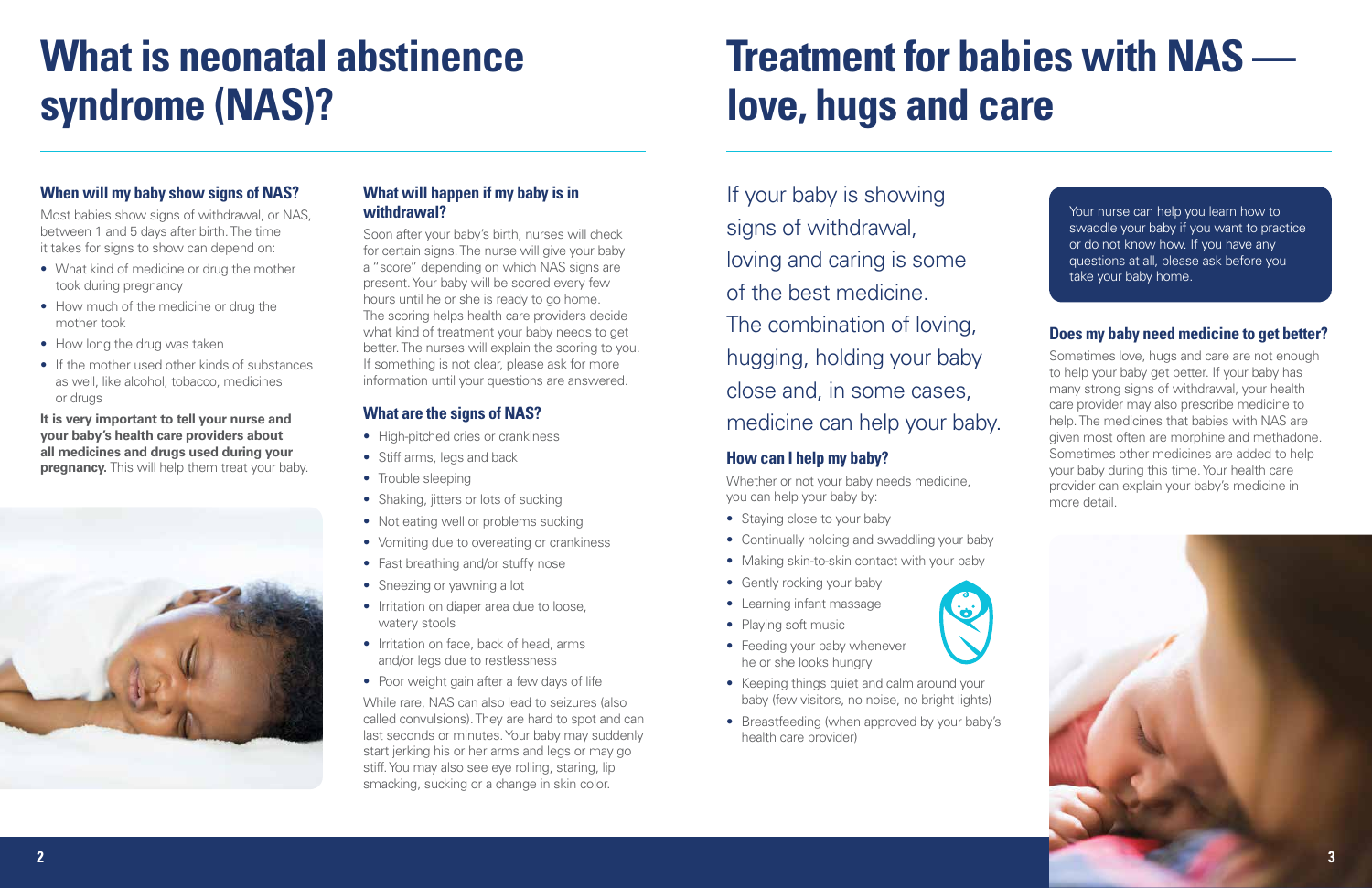#### **What happens if my baby is given medicine for NAS?**

- Medicines like morphine or methadone will help your baby be calm and comfortable.
- Medicines will reduce your baby's risk of having seizures.
- As your baby starts to get better, the dose of medicine slowly will be lowered and then stopped.

### **How long will my baby need treatment?**

It is hard to know how long NAS will last. It can last from one week up to many weeks. The length of withdrawal depends on the medicines or drugs — and the amounts — your baby was

exposed to during pregnancy. Spending time holding, feeding and learning to soothe your baby may help to make withdrawal time shorter. It will also help prepare you to care for your baby at home.

#### **If advised by your health care provider: breastfeeding may help your baby**

It is generally safe to breastfeed if you're in a stable treatment program, even if you're taking medicine given to you by a health care provider — and even if the medicine is for drug withdrawal. Breastfeeding is not safe for substance-using mothers who are not in a treatment program or who are using alcohol or illegal drugs. Talk to your health care provider about breastfeeding and the medicines you may be taking. Ask your provider about treatment options for opiate addiction.

- Problems feeding
- Slow weight gain
- Crankiness
- Sleep problems
- Sneezing, stuffy nose and trouble breathing

#### **When can my baby leave the hospital?**

Babies who do not need medicine to control NAS may stay in the hospital for up to a week. Many babies who need medicine for NAS stay in the hospital up to 3 to 4 weeks and rarely some may stay longer. It all depends on how your baby responds to treatment.

- Settle into a quiet, low-lit room to feed your baby.
- Gently rock or sway your baby to calm him or her. (Don't walk or sway your baby while feeding).



The more time you are able to spend with your baby holding, feeding and learning to care for his or her extra needs, the sooner your baby may be ready to go home and the more ready you will be to care for him or her at home.

During your baby's hospital stay, the NAS signs will lessen. Your baby will be discharged when there is little risk for serious problems.

- Remember to put your baby to sleep safely, on his or her back, in a crib with no soft surfaces. It is not safe to sleep in the same bed with your baby.
- If you feel upset, walk away and take deep breaths for a few minutes.
- Never shake your baby or put anything over your baby's face to quiet your baby. This can cause serious harm.
- Call a family member, friend or your baby's health care provider if you feel upset, angry, scared or just need help. Everyone needs help sometimes.

## **What to expect when your baby leaves the hospital**

Parent and family support can make a big difference in how fast a baby with NAS gets better. Babies can continue to have mild symptoms of withdrawal for up to six months after leaving the hospital.

#### **Once at home, your baby may still have the following:**

Your baby's health care provider will teach you ways to take care of your baby. They also will show you how you can help your baby if he or she is having any of the problems above. Practice caring for your baby while you are in the hospital so you are more comfortable at home.

#### **Asking questions helps you help your baby**

If you have any questions or concerns about your baby when you are at home or if something just does not seem right, talk to your baby's health care provider. It is important to feel comfortable taking care of your baby. Asking questions any questions — help *you* help your baby.

#### **When baby comes home, the journey continues**

Remember, babies cry a lot and babies with NAS tend to cry more often and easily. Helping yourself and managing your stress will help you care for your baby.



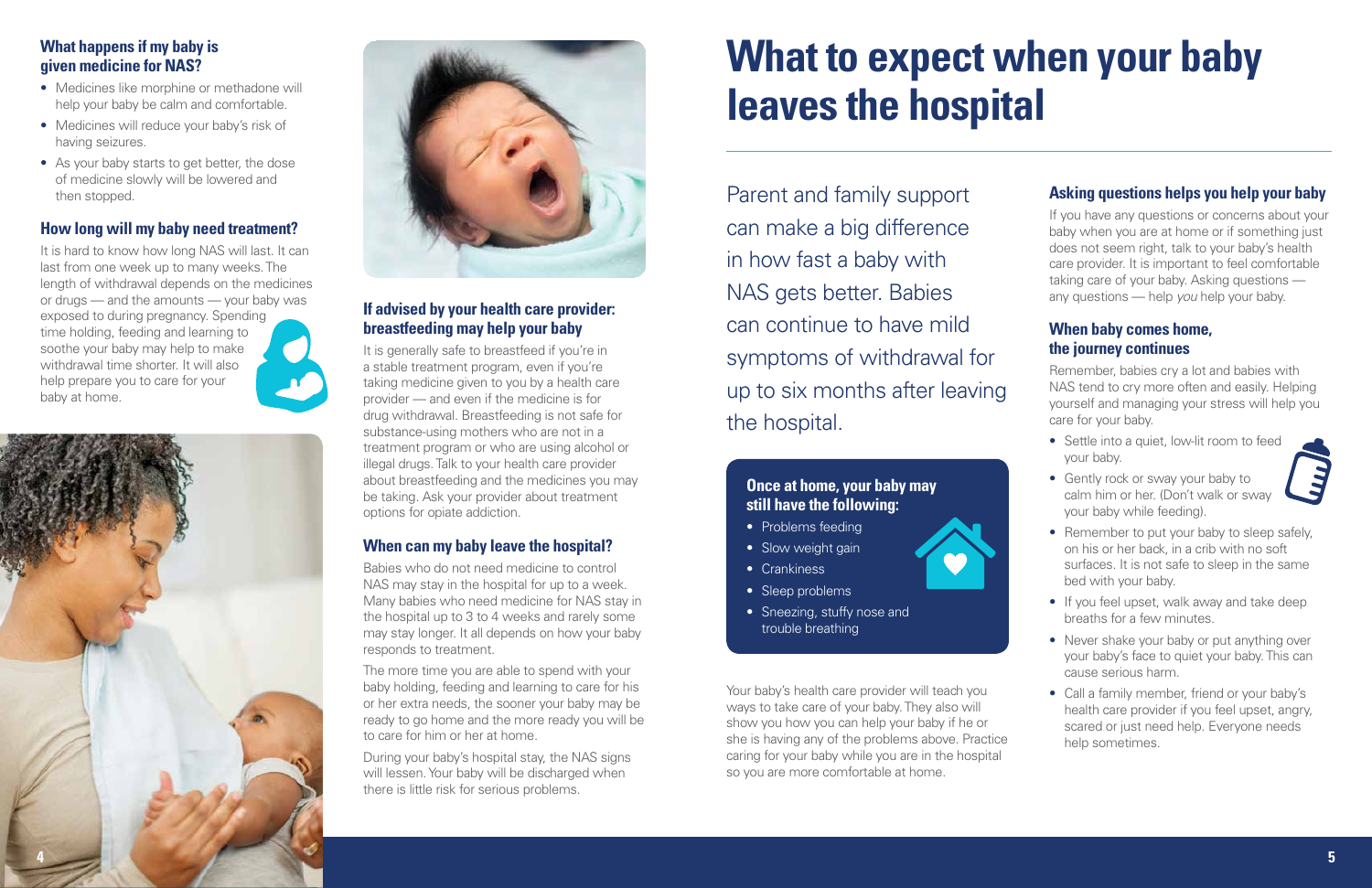\_\_\_\_\_\_\_\_\_\_\_\_\_\_\_\_\_\_\_\_\_\_\_\_\_\_\_\_\_\_\_\_\_\_\_\_\_\_\_\_\_\_\_ \_\_\_\_\_\_\_\_\_\_\_\_\_\_\_\_\_\_\_\_\_\_\_\_\_\_\_\_\_\_\_\_\_\_\_\_\_\_\_\_\_\_\_ \_\_\_\_\_\_\_\_\_\_\_\_\_\_\_\_\_\_\_\_\_\_\_\_\_\_\_\_\_\_\_\_\_\_\_\_\_\_\_\_\_\_\_ \_\_\_\_\_\_\_\_\_\_\_\_\_\_\_\_\_\_\_\_\_\_\_\_\_\_\_\_\_\_\_\_\_\_\_\_\_\_\_\_\_\_\_

\_\_\_\_\_\_\_\_\_\_\_\_\_\_\_\_\_\_\_\_\_\_\_\_\_\_\_\_\_\_\_\_\_\_\_\_\_\_\_\_\_\_\_ \_\_\_\_\_\_\_\_\_\_\_\_\_\_\_\_\_\_\_\_\_\_\_\_\_\_\_\_\_\_\_\_\_\_\_\_\_\_\_\_\_\_\_ \_\_\_\_\_\_\_\_\_\_\_\_\_\_\_\_\_\_\_\_\_\_\_\_\_\_\_\_\_\_\_\_\_\_\_\_\_\_\_\_\_\_\_ \_\_\_\_\_\_\_\_\_\_\_\_\_\_\_\_\_\_\_\_\_\_\_\_\_\_\_\_\_\_\_\_\_\_\_\_\_\_\_\_\_\_\_

\_\_\_\_\_\_\_\_\_\_\_\_\_\_\_\_\_\_\_\_\_\_\_\_\_\_\_\_\_\_\_\_\_\_\_\_\_\_\_\_\_\_\_ \_\_\_\_\_\_\_\_\_\_\_\_\_\_\_\_\_\_\_\_\_\_\_\_\_\_\_\_\_\_\_\_\_\_\_\_\_\_\_\_\_\_\_ \_\_\_\_\_\_\_\_\_\_\_\_\_\_\_\_\_\_\_\_\_\_\_\_\_\_\_\_\_\_\_\_\_\_\_\_\_\_\_\_\_\_\_ \_\_\_\_\_\_\_\_\_\_\_\_\_\_\_\_\_\_\_\_\_\_\_\_\_\_\_\_\_\_\_\_\_\_\_\_\_\_\_\_\_\_\_ \_\_\_\_\_\_\_\_\_\_\_\_\_\_\_\_\_\_\_\_\_\_\_\_\_\_\_\_\_\_\_\_\_\_\_\_\_\_\_\_\_\_\_ \_\_\_\_\_\_\_\_\_\_\_\_\_\_\_\_\_\_\_\_\_\_\_\_\_\_\_\_\_\_\_\_\_\_\_\_\_\_\_\_\_\_\_

• Make your baby comfortable by setting up a routine, letting few people visit, talking softly and keeping the room quiet and dim. Turn off the TV or radio, turn your phone down or off and turn down the lights.



## **Ways to support and care for your baby**

Parents and caregivers of a baby with NAS can help the baby get better.

#### **Here are some things you can do:**

- Let your baby sleep as long as needed and without being woken up suddenly.
- Make feeding time quiet and calm and burp your baby often.
- Learn to spot your baby's "I am upset" signs, whether yawning, sneezing, shaking, crying or frowning. Also know the signs that your baby is happy, hungry or relaxed.
- When your baby is upset, stop what you are doing, hold your baby skin-to-skin or gently swaddle him or her in a blanket on your chest.
- Gently and slowly introduce new things to your baby one at a time. Let your baby calm down before trying anything new, or gently sway or rock your baby.
- You also can use infant massage or other things you learned in the hospital to calm your baby. Each baby is different. Use what works best for your baby.
- As your baby becomes calmer for longer periods of time, start checking to see if he or she might like to have the blanket wrapped more loosely or try swaddling less often.
- Make sure you take your baby to all health care provider appointments once you are home. This will help make sure your baby's growth and learning stay on track. Your provider may recommend an Early Intervention or other follow-up program. These programs can help you learn about infant development, and show you the best ways to play with your baby to make sure everything is going well.

#### **Tips for caring for babies going through withdrawal**

- Loving your baby and learning to spot your baby's needs goes a long way.
- Take care of yourself so you can be there when your baby really needs you. Take breaks and ask others for help sometimes.
- Follow all of the health care provider's directions for taking care of your baby and yourself.
- If you are in a drug treatment program, stay as long as your health care provider says. If your provider says you need to be in one, go.
- Keep things calm and quiet around your baby.
- Swaddle, gently rock or sway, or use skin-to-skin contact with your baby.
- Talk to your baby softly and gently.

### **Key contacts**

**My health care provider's name and contact information:** 

#### **My nurse's name and contact information:**

#### **Other contacts:**

Whenever you have health questions, you can reach a nurse **24 hours a day, 7 days a week** at our Simply Healthcare Plans, Inc. 24-hour Nurse HelpLine.



Taking care of your baby also means taking care of yourself, from following your health care provider's orders to keeping up your treatment plan.



we are here to help you and your family!

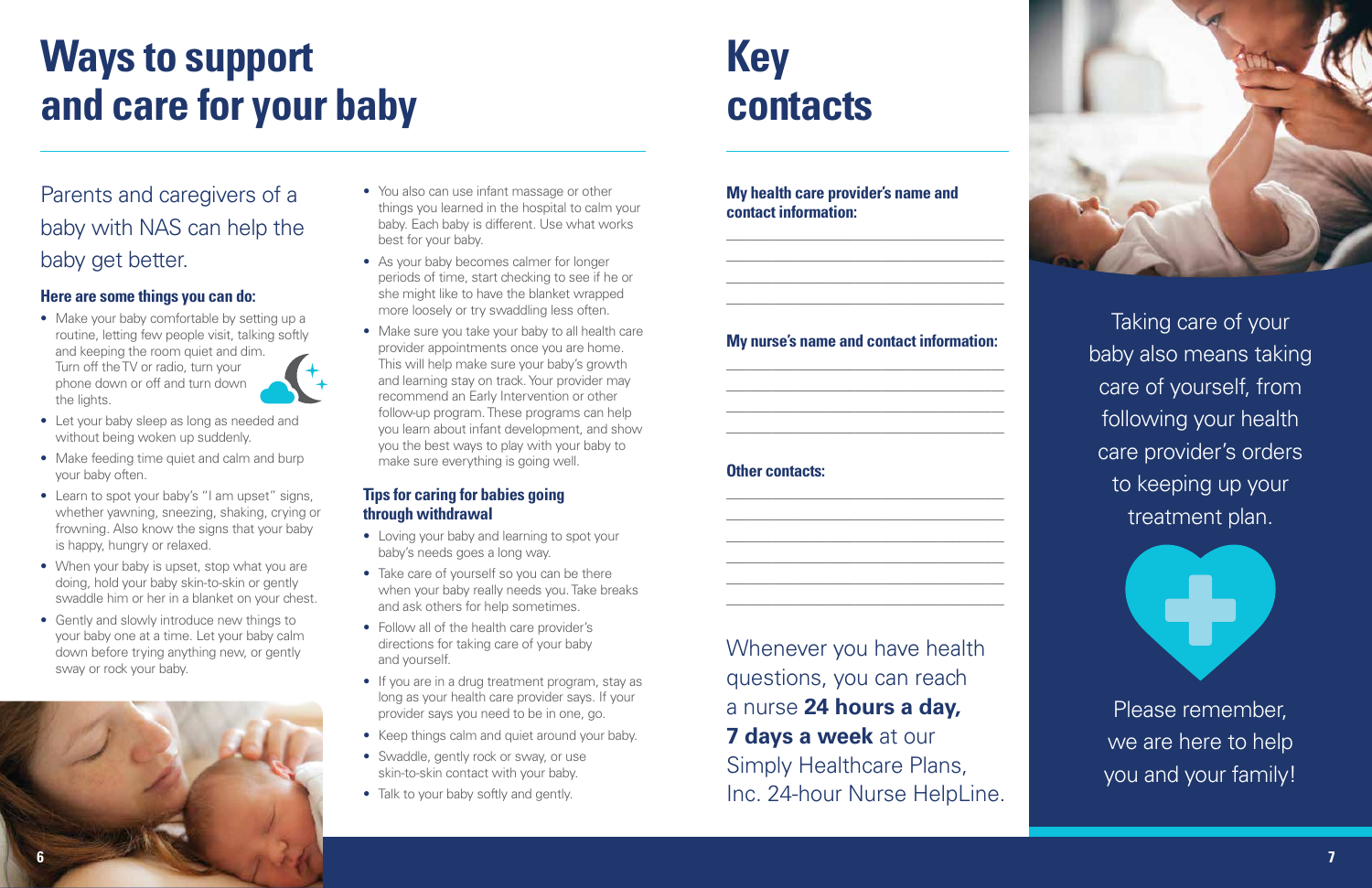V. You play an important role in helping your baby get better.

If you have any questions, ask your health care provider. If it's after hours or you aren't sure who to call, you can reach a registered nurse 24 hours a day, 7 days a week at our Simply 24-hour Nurse HelpLine.

### **Notes**

You can use the space below to write down what works best when you are caring for your baby. Babies tell you how they are feeling by using their bodies and voices to communicate all the time.

| How do I know when my baby is unhappy? | What seems to relax my baby? |
|----------------------------------------|------------------------------|
| How do I know when my baby is happy?   | How else can I help my baby? |
|                                        |                              |

### Helping your baby stay calm and comfortable is some of the best medicine you can provide.